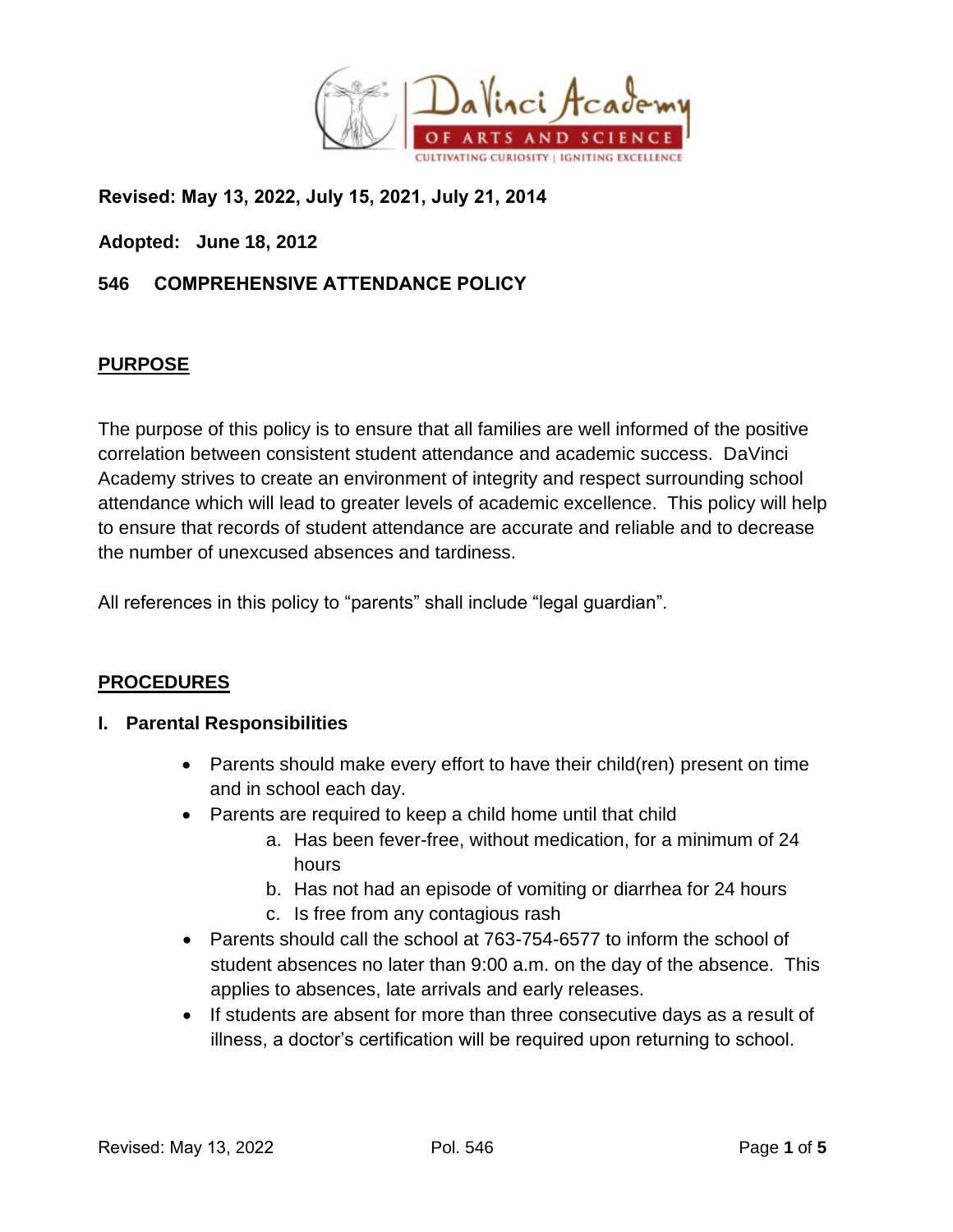- Parents should remind students to check with their teacher(s) regarding make-up work and exams. Parents of students in grades  $K - 2$  should contact the child's teacher directly to arrange for make-up work and exams.
- Parents must fill out an Extended Absence Form if a student will be missing school for any pre-determined reason for which a student will miss more than 5 consecutive days of school.
- Students leaving for an appointment during the school day **must** be signed out in the office by a parent.
- Students returning from an appointment during the school day **must** be signed in at the office by a parent.
- Students arriving to school late must be signed in at the office by a parent.
- Family vacations, although valuable, usually put a child behind academically if instructional days are missed. Vacations should be scheduled during regular school breaks. Teachers **are not expected, nor required** to prepare assignments ahead of time for days missed due to vacations.

# **II. Student Responsibilities**

- Students are required to be in their seats and ready to learn at 8:00 a.m. Students not in their seats by 8:00 a.m. will be marked tardy.
- Students may not leave the building or its premises without permission.
- Students may not dismiss themselves from school, or sign themselves out from school for any reason, at any time.
- Students in grades 3 and up are responsible for contacting their teachers for make-up work and exams.
- Students who become ill during the school day must present themselves to the office and an office staff member will make a determination as to whether or not parents should be contacted. Students should never call to be picked up from school without permission from staff.

# **III. Teacher Responsibilities**

- All teachers are required to take attendance by 8:10 a.m. every day.
- Teachers will leave attendance instructions for all substitutes.
- Teachers should address any attendance concerns with parents and administration in a prompt manner.
- Teachers should email the office with any attendance information they receive from parents.

## **IV. Administration**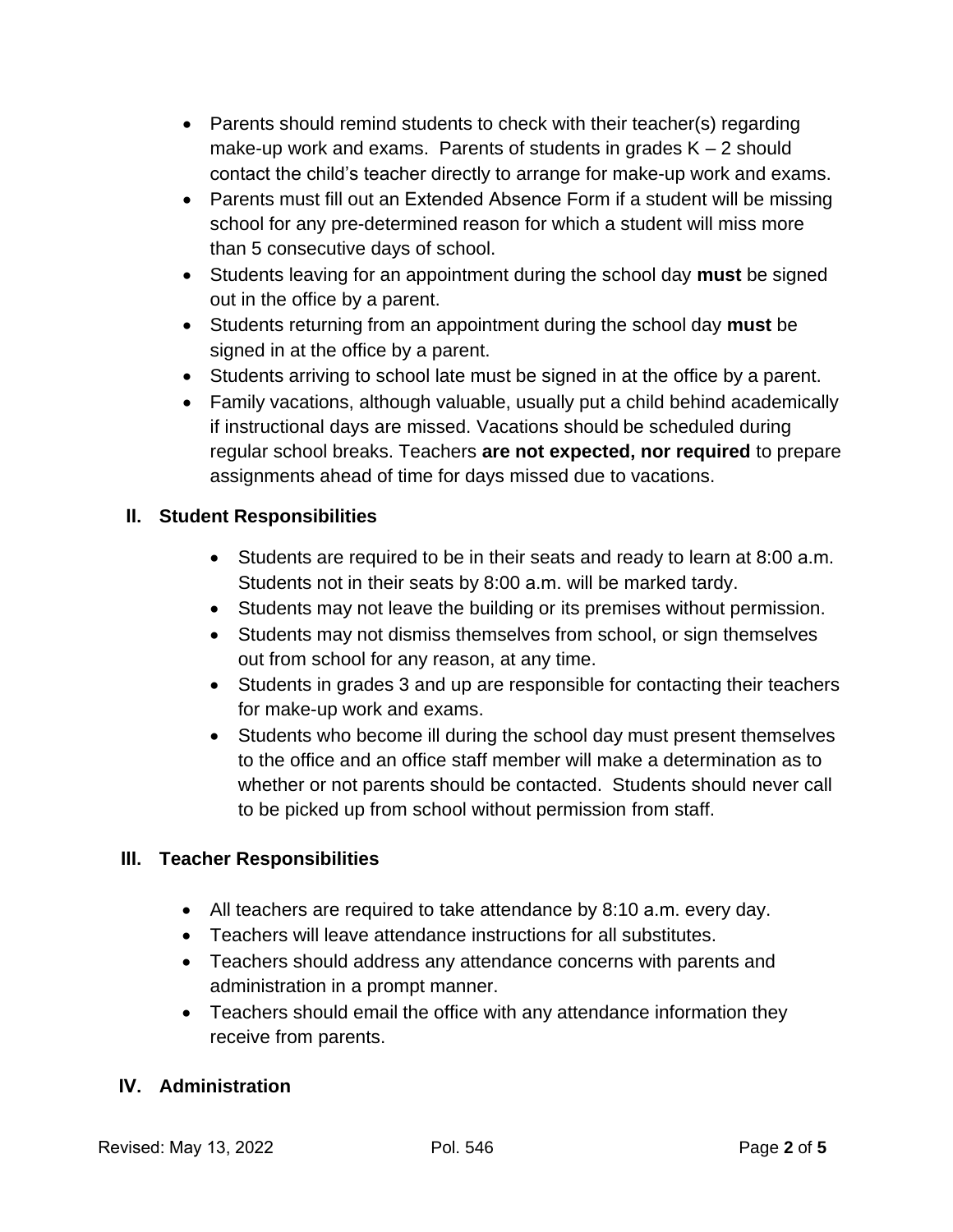- Administrators will address absences as quickly as possible with consistent consequences.
- Administrators will share the attendance policy with students, parents and staff a minimum of 2 times throughout the year.
- Administrators will enforce the attendance policy consistently and effectively.
- Administrators will contact parents as needed in a timely manner.

|                          | <b>Tardy or Early Release</b>                                                                                                                                                                                                                                                                                                                                               |                                                                          |  |
|--------------------------|-----------------------------------------------------------------------------------------------------------------------------------------------------------------------------------------------------------------------------------------------------------------------------------------------------------------------------------------------------------------------------|--------------------------------------------------------------------------|--|
| <b>Definition</b>        | A student who is not in the classroom by the start of class or who<br>leaves the classroom prior to the end of class without approval.                                                                                                                                                                                                                                      |                                                                          |  |
| Classification           | <b>Excused</b>                                                                                                                                                                                                                                                                                                                                                              | <b>Unexcused</b>                                                         |  |
| <b>Reporting Options</b> | By phone: 763-754-6577                                                                                                                                                                                                                                                                                                                                                      | No call recorded                                                         |  |
| Examples                 | Religious<br>$\bullet$ Pre-<br>$\bullet$<br>observances<br>arranged<br>appointment<br>Family<br>emergency<br><b>Illness</b>                                                                                                                                                                                                                                                 | Missed bus<br>$\bullet$<br>Oversleeping<br>Traffic<br><b>Car Trouble</b> |  |
| Consequences             | After 9 unexcused tardies or early releases, a letter will be sent<br>home, which includes a written copy of the attendance policy.                                                                                                                                                                                                                                         |                                                                          |  |
|                          | After 18 or more unexcused tardies or early releases, a<br>meeting between the parents, student and administrator will be<br>held. Possible solutions and further action will be discussed at<br>this meeting.<br>27 or more unexcused tardies or early releases per year                                                                                                   |                                                                          |  |
|                          | constitutes truancy and a report is submitted to the county Child<br>Welfare Office.                                                                                                                                                                                                                                                                                        |                                                                          |  |
|                          | After 36 unexcused tardies and early releases, a meeting will be<br>held involving the student, parents, and administration. The<br>student and his/her parents will be required to sign an attendance<br>contract. Other consequences and further action will be discussed<br>at this meeting. A follow-up report will be submitted to the county<br>Child Welfare Office. |                                                                          |  |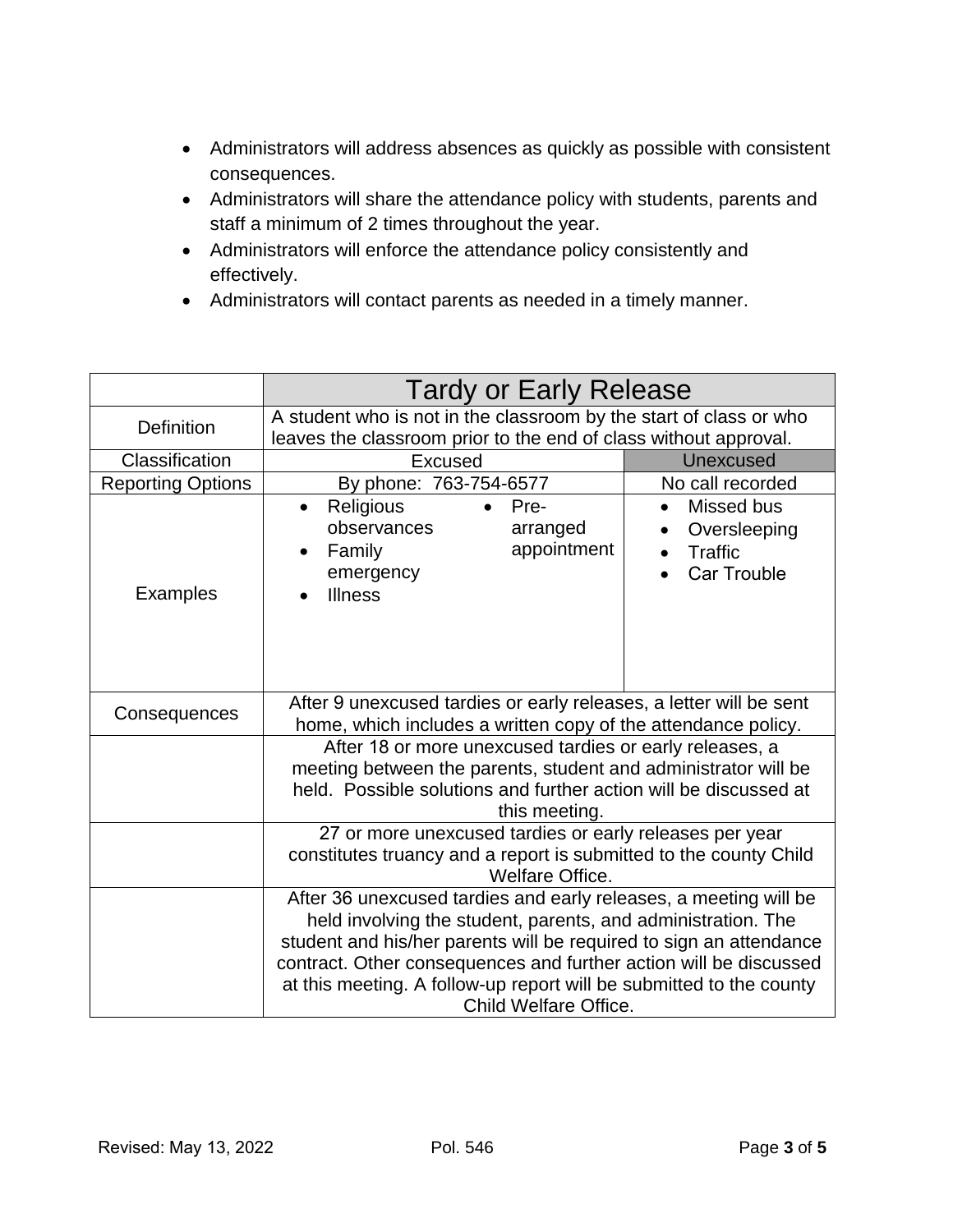|                          | Absence                                                                                                                                                                                                                                                                                                                                                                                                                       |                                                                                                  |  |
|--------------------------|-------------------------------------------------------------------------------------------------------------------------------------------------------------------------------------------------------------------------------------------------------------------------------------------------------------------------------------------------------------------------------------------------------------------------------|--------------------------------------------------------------------------------------------------|--|
| Definition               | A student who is not present in the class or in school.                                                                                                                                                                                                                                                                                                                                                                       |                                                                                                  |  |
| Classification           | <b>Excused</b>                                                                                                                                                                                                                                                                                                                                                                                                                | <b>Unexcused</b>                                                                                 |  |
| <b>Reporting Options</b> | Report by 9:00 a.m. on each day of<br>absence (763-754-6577)                                                                                                                                                                                                                                                                                                                                                                  | Not reported to the<br>office                                                                    |  |
| <b>Examples</b>          | Death in the<br><b>Serious</b><br>$\bullet$<br>immediate<br>illness in<br>immediate<br>family<br>family<br>Chronic<br>illness with a<br>Pre-<br>doctor's<br>arranged<br>certificate<br>appointment<br>Religious<br>Family<br>$\bullet$<br>observances<br>emergency<br>Flood or fire<br>Court<br>appearance                                                                                                                    | Suspension<br>$\bullet$<br>Missed bus<br>Vacation<br>exceeding 5 days<br>(consecutive or<br>not) |  |
| Consequences             | After 3 unexcused absent days or class periods, a letter will be<br>sent home which includes a written copy of the attendance policy.                                                                                                                                                                                                                                                                                         |                                                                                                  |  |
|                          | 6 or more unexcused absent days or class periods constitutes a<br>student as "continuing truant" and a report will be filed with the<br>county Child Welfare Office. The parents will be notified and a<br>meeting will be held between parents, student and administration.<br>The student and his/her parents will be required to sign an<br>attendance contract. Other action may be taken as a result of this<br>meeting. |                                                                                                  |  |
|                          | 9 or more unexcused absent days or class periods constitutes<br>truancy and a report is submitted to the county Child Welfare<br>Office. A meeting will be held with parents and administration to<br>discuss possible retention of the student due to missed school<br>days.                                                                                                                                                 |                                                                                                  |  |
|                          | After 12 unexcused absences, a meeting will be held involving<br>the student, parents, and administration. The student and his/her<br>parents will be required to sign an attendance contract. Other<br>consequences and further action will be discussed at this<br>meeting. A follow-up report will be submitted to the county Child<br>Welfare Office.                                                                     |                                                                                                  |  |